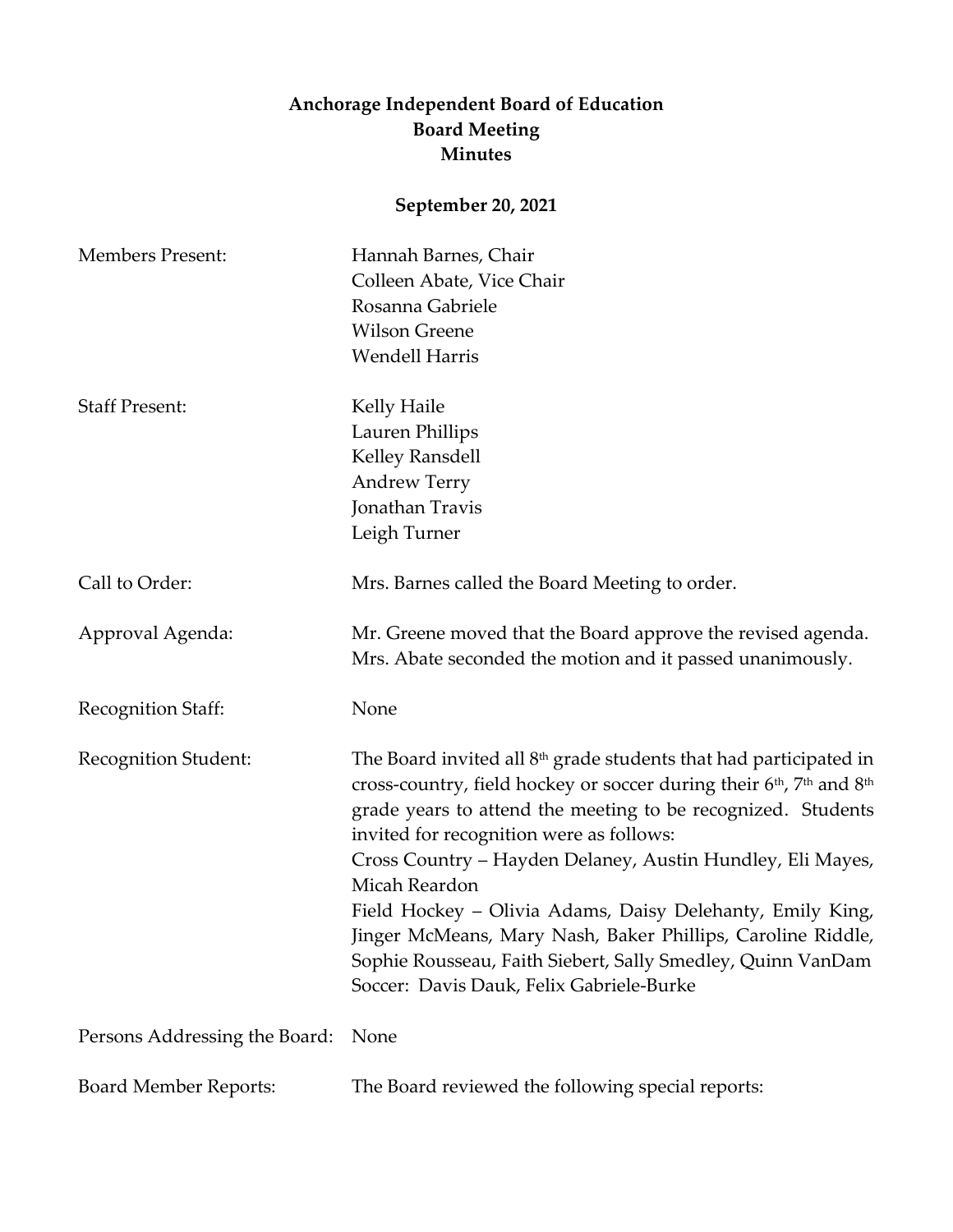- 1. City Council Report (Oral)-Wendell Harris a. Nothing pertaining to the School
- 2. APTA Report (Oral)-Andrea Donan
	- a. Fall general meeting was held at the Wenz home last week.
	- b. The annual budget has been approved.
	- c. The by-laws were renewed for the  $5<sup>th</sup>$  year.
	- d. Initial auction planning meeting was held to discuss auction ask item.
- 3. Other Reports None

Staff Member Reports: The Board reviewed the following special reports:

- 1. Personnel Report (Ms. Ransdell)
- 2. Conference Participation Schedule (Ms. Ransdell)
- 3. Data Dashboard (Ms. Ransdell) Mrs. Barnes requested that the MAP RIT Norms Percentile be added for all grade levels and relevant school years. She directed for the information to be added to the current MAP RIT National Percentile graph using a different color. The Board requested for the superintendent to provide the cost for an NWEA MAP Similar Schools Report.
- 4. APS MAP Data Review Protocol (Ms. Haile, Ms. Turner, Ms. Phillips)
- 5. 2021-2022 KY Assessment and Accountability System Update (Ms. Haile)
- 6. School Report/Council Report (Mr. Terry)
- 7. Superintendent's Report (Ms. Ransdell) Rosanna Gabriele volunteered during the superintendent's report to serve on the APTA Auction Ask Committee.
- 8. Treasurer's Report (Mr. Travis)
- 9. Review of Superintendent's Itemized Travel Reimbursement Request (Mr. Travis)
- 10. Working Budget Report/Five Year Revenue and Expenditure Forecast/Effectiveness and Efficiency of District Operations (Mr. Travis)

Consent Items for Approval:

- 1. Vouchers
- 2. Minutes of August 23, 2021 Regular Board Meeting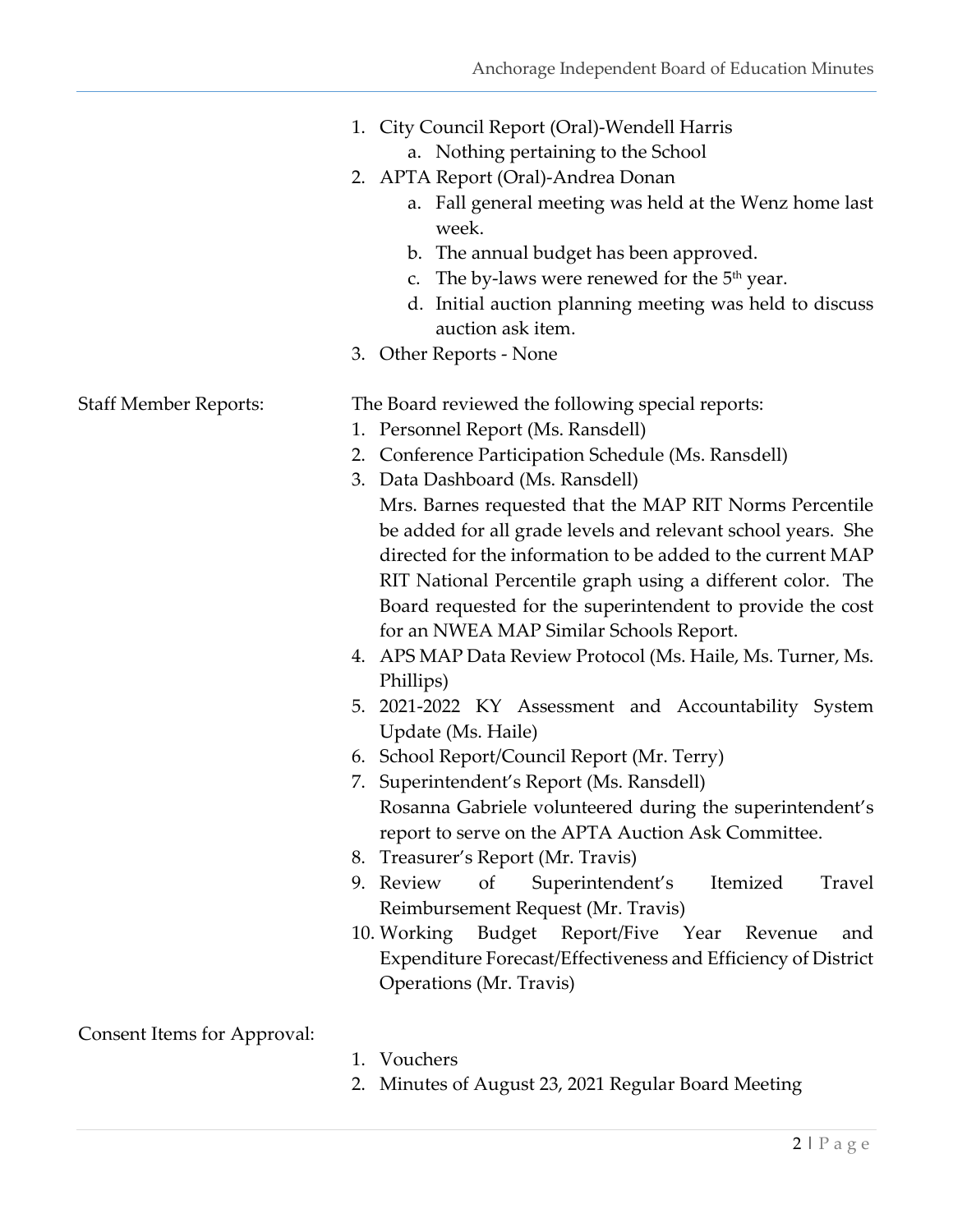Mr. Greene moved that the Board approve the consent items as amended.

Mr. Harris seconded the motion and it passed unanimously.

Approval of the Adoption and Levy of Tax Rates for School Purposes:

Mr. Greene moved that the Board:

- 1. Levy tax rates of 99.6 cents per \$100 valuation for real estate and 99.6 cents per \$100 valuation for personal property.
- 2. Levy the motor vehicle and watercraft property rate of \$1.10 per \$100 of assessed value.
- Mrs. Abate seconded the motion and it passed unanimously.

Approval of Tax Payment Terms:

Mr. Greene moved that the Board approve the following terms for payment of taxes for the 2021 tax year:

- 1. If postmarked on or before December 15, 2021 2% Discount
- 2. If postmarked on or before January 4, 2022 Face Amount
- 3. If postmarked on or before February 1, 2022 2% Penalty
- 4. If postmarked on or after February 2, 2022 An additional 15% Penalty plus 1.5% interest per month on the unpaid balance

Mrs. Gabriele seconded the motion and it passed unanimously.

Approval of the Working Budgets:

Mr. Harris moved that the Board approve the Working Budgets as follow:

- 1. Fund 1 (General Fund)
- 2. Fund 2 (State, Federal and Local Grants)
	- a. WHAS Crusade for Children Local
	- b. KERA Extended School Service (ESS) State
	- c. Gifted & Talented State
	- d. School Mental Health State
	- e. KERA Preschool State
	- f. Phase II KETS Technology State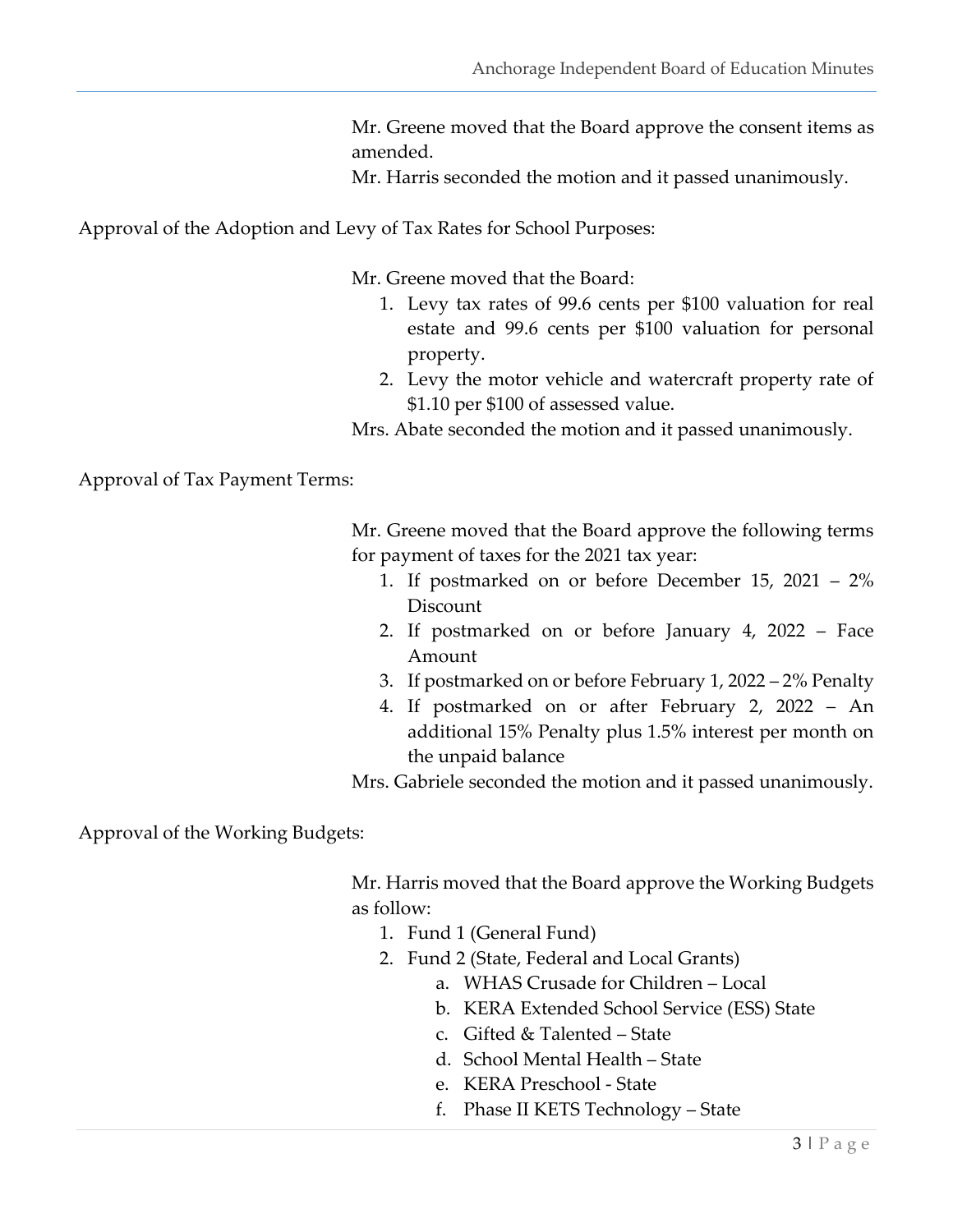- g. Safe Schools Program State
- h. Title I Part A Federal
- i. IDEA Basic Federal
- j. IDEA Preschool Federal
- k. Title II Teacher Quality Federal
- l. Title IV Federal
- 3. Fund 3
	- a. Fund 310, Capital Outlay
	- b. Fund 320, Facility Support Program of Kentucky (FSPK)
- 4. Fund 51
	- a. Food Service Budget
- 5. Fund 52
	- a. Summer Programming
- 6. Fund 7000
	- a. CARE Facility Program

Mr. Greene seconded the motion and it passed unanimously.

Approval of Calendar

Committee: Mrs. Abate moved that the Board approve the following individuals to the School District Calendar Committee:

- 1. Andrew Terry
- 2. Sam Rich
- 3. Wendell Harris
- 4. Jennifer Archibald
- 5. Stephanie Robertson
- 6. Stephanie Liford
- 7. Jeff Dunn
- 8. Karen Crawford
- 9. Jean Kabazie
- 10. Patrick McMahon
- 11. Matt Delehanty
- Mr. Greene seconded the motion and it passed unanimously.

Approval of Essential

Workplace Ethics Program: Mr. Greene moved that the Board approve the Elementary and Middle School Essential Workplace Ethics program for AISD. Mrs. Abate seconded the motion and it passed unanimously.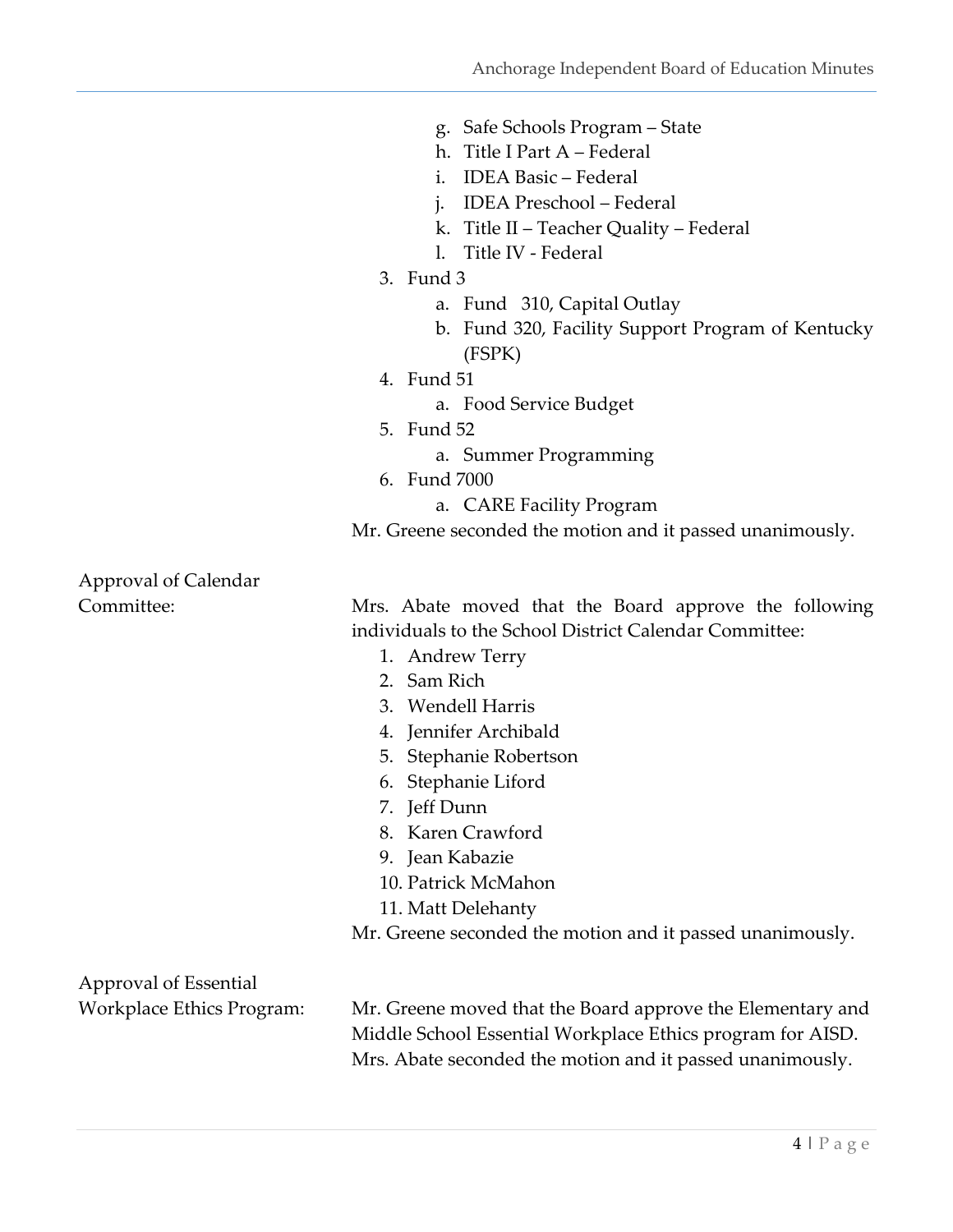| Approval of Homework Help:                                           | Mr. Greene recommend the Board authorize the superintendent<br>to pay certified staff \$35 per hour and classified staff according<br>to their hourly rate for working in the Homework Help<br>program.<br>Mr. Harris seconded the motion and it passed unanimously. |
|----------------------------------------------------------------------|----------------------------------------------------------------------------------------------------------------------------------------------------------------------------------------------------------------------------------------------------------------------|
| Approval of Revised Extra<br>Duty Pay Schedule:                      | Mr. Harris recommended the Board approve the revised FY22                                                                                                                                                                                                            |
|                                                                      | Extra Duty Schedule that reflects the addition of a Unified<br>School Club Sponsor and Assistant Sponsor, contingent the club<br>being open to participation for all middle school students and<br>serving students in grades 5.8.                                   |
|                                                                      | Mr. Greene seconded the motion and it passed unanimously.                                                                                                                                                                                                            |
| Approval of Strategic Plan<br>Social and Emotional Learning<br>Goal: | No Action Taken                                                                                                                                                                                                                                                      |
| Approval of Employee                                                 |                                                                                                                                                                                                                                                                      |
| Vaccine Incentives:                                                  | Mr. Greene recommend the Board approve matching the \$100<br>employee vaccine incentive from KDE for all Anchorage ISD<br>employees excluding board members.                                                                                                         |
|                                                                      | Mrs. Gabriele seconded the motion and it passed unanimously.                                                                                                                                                                                                         |
| Approval of Assigning<br><b>Student to Remote</b>                    |                                                                                                                                                                                                                                                                      |
| Instruction:                                                         | recommended the<br>Mr.<br>Board<br>authorize<br>Greene<br>the<br>Superintendent to Temporarily Assign Students to Remote<br>Instruction when needed.<br>Mrs. Abate seconded the motion and it passed unanimously.                                                    |
| Closed Session:                                                      | Mr. Greene moved that the Board go into closed session<br>pursuant to KRS $61.810(1)(k)$ for the following:<br>1. Superintendent Formative Evaluation<br>Mr. Harris seconded the motion and it passed unanimously.                                                   |
| Open Session:                                                        | Mr. Greene moved that the Board reconvene from closed<br>session. No action taken.<br>Mr. Harris seconded the motion and it passed unanimously.                                                                                                                      |